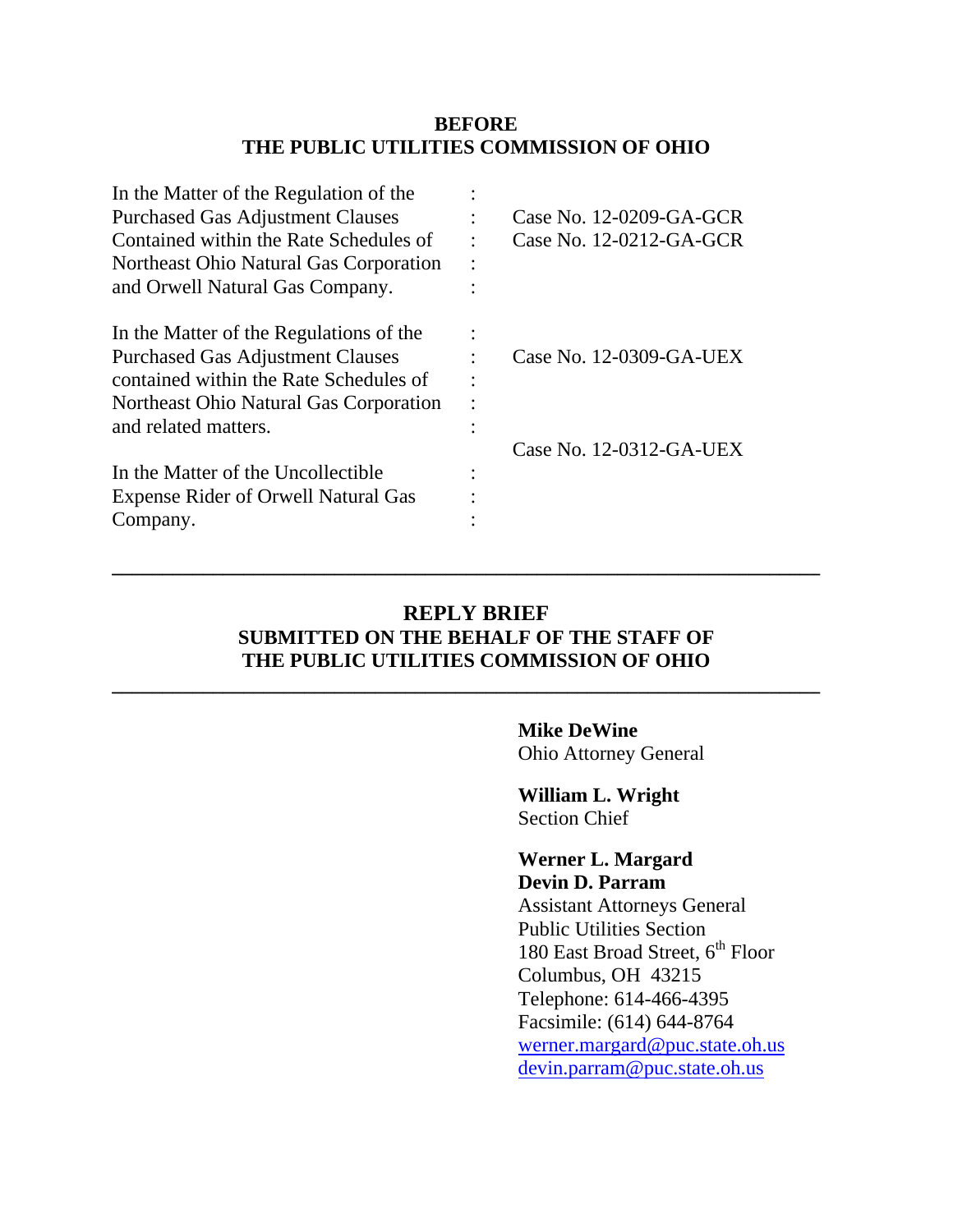# **TABLE OF CONTENTS**

|      |                                                                                                                                                                | Page(s) |  |
|------|----------------------------------------------------------------------------------------------------------------------------------------------------------------|---------|--|
|      |                                                                                                                                                                |         |  |
|      |                                                                                                                                                                |         |  |
| I.   | Staff and OCC presented more than enough evidence to rebut                                                                                                     |         |  |
| II.  | The Companies failed to produce any credible evidence<br>explaining why they paid unreasonably high prices for local                                           |         |  |
| III. | The Commission should either disallow all fees paid to JDOG<br>Marketing for purchases of local production or adopt Staff's                                    |         |  |
|      | The Commission is free to disallow all of JDOG<br>a.<br>Marketing's local production fees because the<br>Companies failed to prove that their local production |         |  |
|      | Staff's usage of NYMEX as a pricing point was<br>b.                                                                                                            |         |  |
|      | Staff's alternative premiums are reasonable and<br>$\mathbf{c}$ .                                                                                              |         |  |
| IV.  | Staff's review of matters outside of the audit period was<br>reasonable, appropriate, and consistent with the                                                  |         |  |
|      |                                                                                                                                                                |         |  |
|      |                                                                                                                                                                |         |  |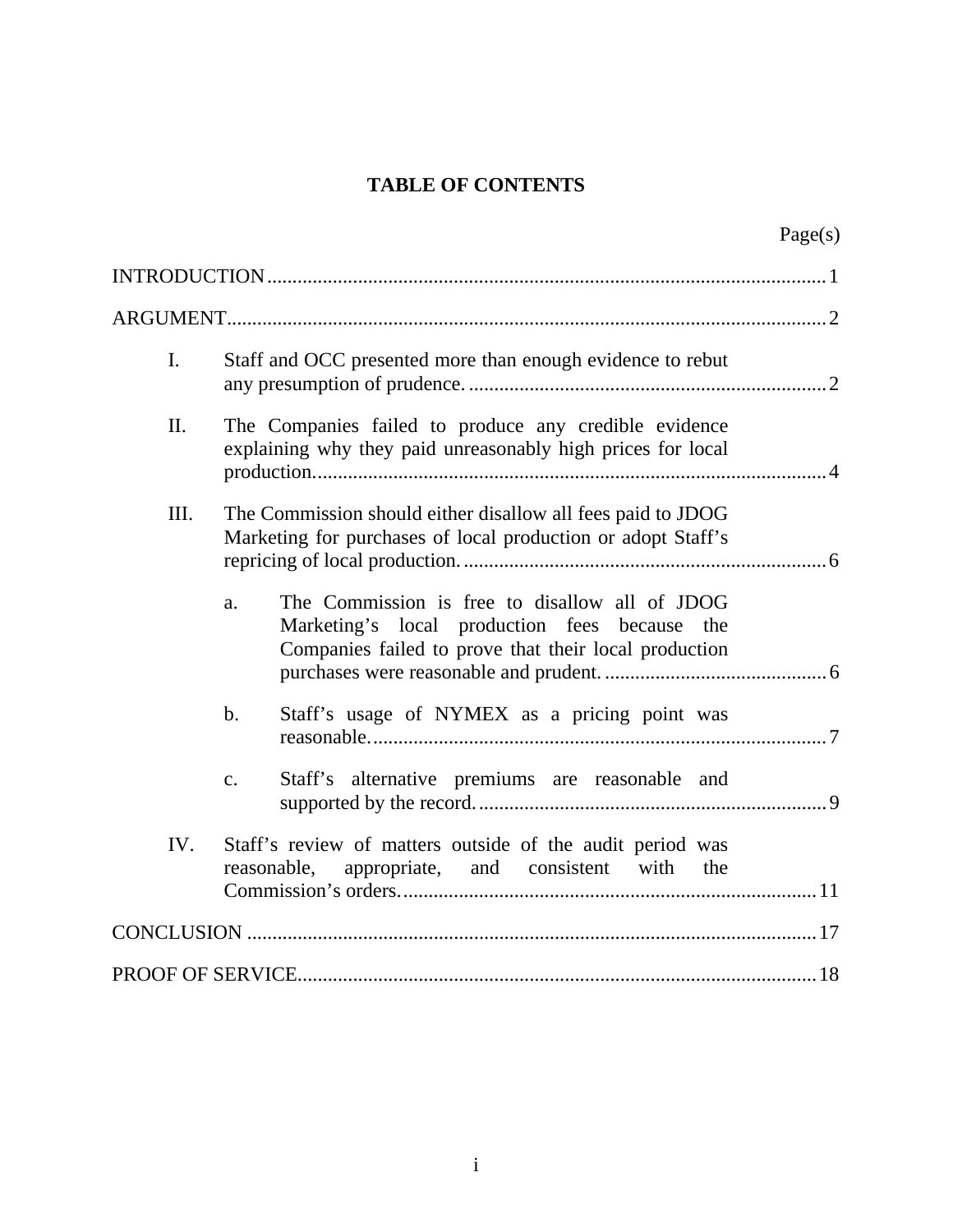### **BEFORE THE PUBLIC UTILITIES COMMISSION OF OHIO**

| In the Matter of the Regulation of the     |                         |
|--------------------------------------------|-------------------------|
| <b>Purchased Gas Adjustment Clauses</b>    | Case No. 12-0209-GA-GCR |
| Contained within the Rate Schedules of     | Case No. 12-0212-GA-GCR |
| Northeast Ohio Natural Gas Corporation     |                         |
| and Orwell Natural Gas Company.            |                         |
| In the Matter of the Regulations of the    |                         |
| <b>Purchased Gas Adjustment Clauses</b>    | Case No. 12-0309-GA-UEX |
| contained within the Rate Schedules of     |                         |
| Northeast Ohio Natural Gas Corporation     |                         |
| and related matters.                       |                         |
| In the Matter of the Uncollectible         |                         |
| <b>Expense Rider of Orwell Natural Gas</b> | Case No. 12-0312-GA-UEX |
| Company.                                   |                         |
|                                            |                         |
|                                            |                         |

## **REPLY BRIEF SUBMITTED ON THE BEHALF OF THE STAFF OF THE PUBLIC UTILITIES COMMISSION OF OHIO**

**\_\_\_\_\_\_\_\_\_\_\_\_\_\_\_\_\_\_\_\_\_\_\_\_\_\_\_\_\_\_\_\_\_\_\_\_\_\_\_\_\_\_\_\_\_\_\_\_\_\_\_\_\_\_\_\_\_\_\_\_\_\_\_\_\_\_\_\_\_\_** 

## **INTRODUCTION**

During both this and the previous GCR proceeding, Staff and OCC demonstrated

that Northeast Ohio Natural Gas Corporation and Orwell Natural Gas Company

("Companies") paid unreasonable local production prices, in large measure because of

the inappropriate affiliate transactions. Even though the Commission found this behavior

unacceptable in the previous case, a review of the Companies' actions reveals that these

problems have continued almost unabated. The Companies have the burden of persuasion

in this proceeding. They have failed to meet that burden in this case.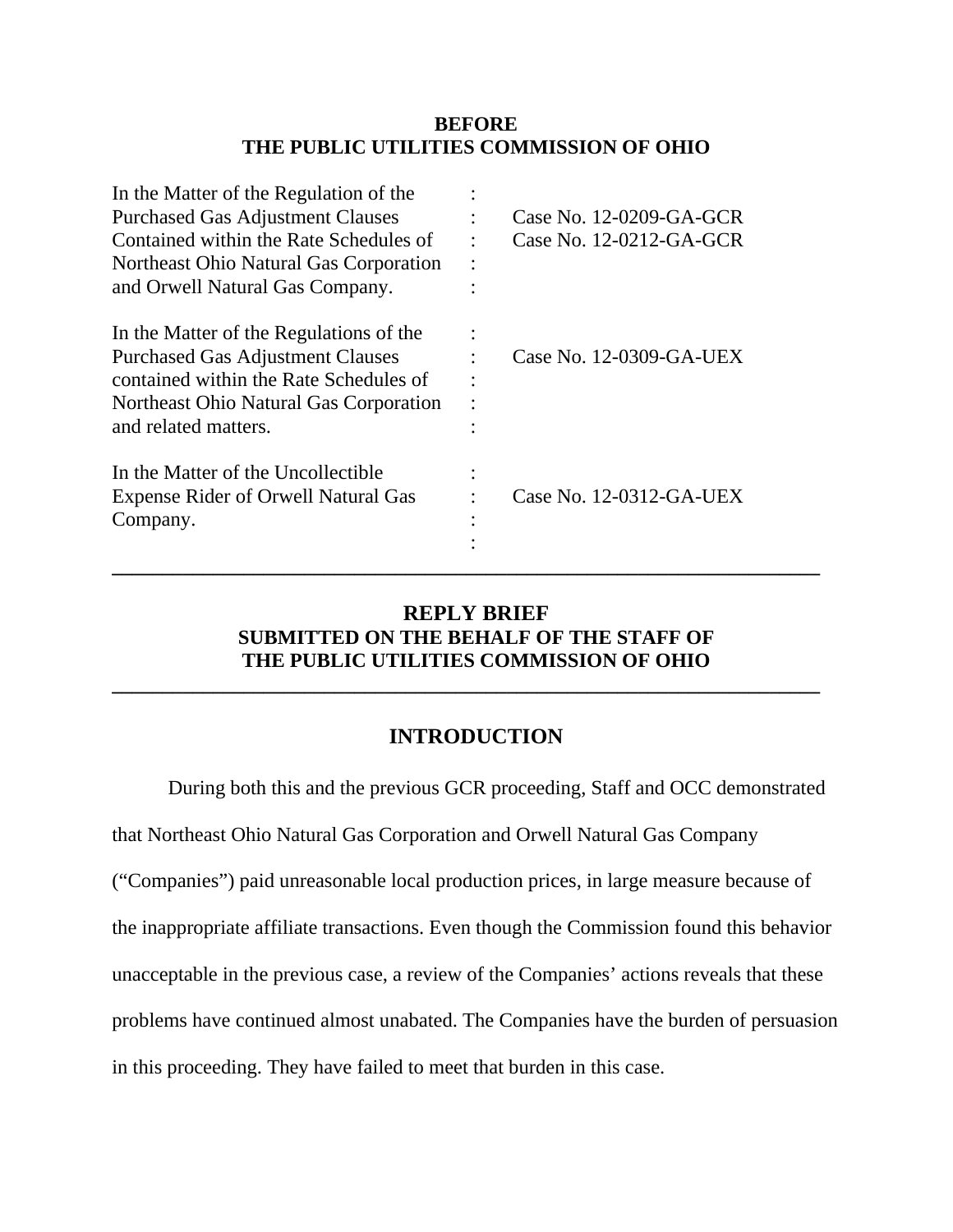The Staff's investigation in this case was sensible, and consistent with this Commission's directives. The Commission directed Staff to closely monitor the Companies' actions, and to review their compliance with the 2010 Stipulation, including the RFP process, in this audit proceeding. That this is precisely what it did. As Staff noted in its Initial Brief, the plain fact is that the steps taken by these Companies to address issues of self-dealing raised over the course of numerous audits have been woefully inadequate to address concerns raised both by Staff and by this Commission.

The time has come for more incisive investigation, and more decisive action.

## **ARGUMENT**

## **I. Staff and OCC presented more than enough evidence to rebut any presumption of prudence.**

In their initial brief, the Companies discuss the "presumption of prudence"

regarding the Companies' decisions.<sup>1</sup> While it is true this presumption initially shifts the

burden of production to Staff and OCC, the Companies always have the burden of

persuasion in this proceeding. As the Commission articulated in *Syracuse*:

 $\overline{a}$ 

1

2

[The utility] always has the burden of proving that its gas cost recovery rates were fair, just, and reasonable and that its gas purchasing practices *promote minimum prices* consistent with an adequate supply of gas. $<sup>2</sup>$ </sup>

2

Northeast Ohio Natural Gas Corporation and Orwell Natural Gas Company's Post-Hearing Brief (Companies Initial Brief) at 8-12.

*In re Syracuse Home Utils. Co*., Case No. 86-12-GA-GCR (Opinion and Order) (Dec. 30, 1986) at 10 (emphasis added).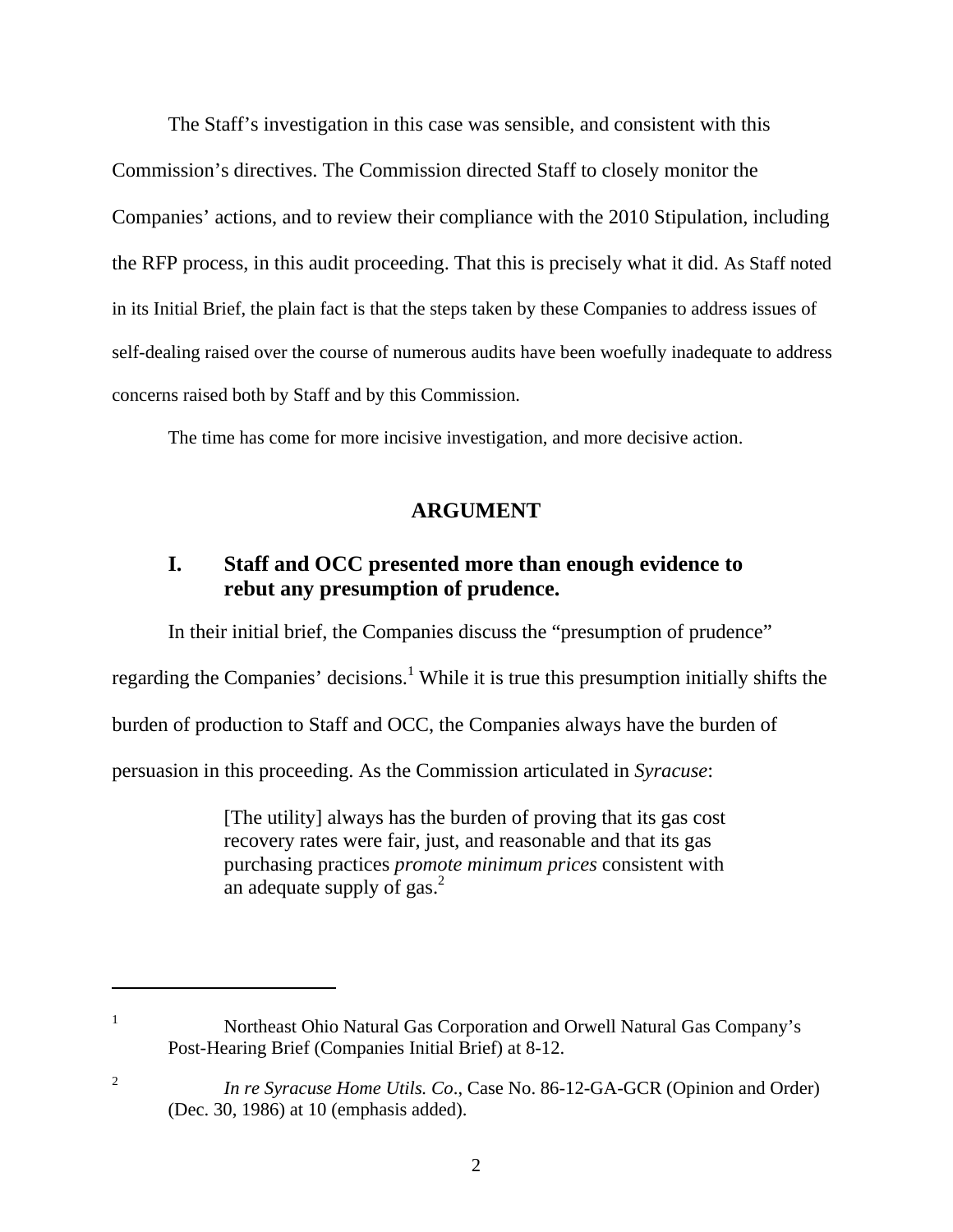The only burden placed on Staff and OCC in this proceeding was the burden of producing evidence that the Companies' gas purchasing practices were imprudent. Staff and OCC met this burden by presenting a substantial amount of evidence regarding the unreasonable local production prices paid by the Companies' and the inappropriate affiliate transactions that caused these inflated prices. This evidence was discussed extensively in Staff's and OCC's initial briefs and showed that the excessive amounts the Companies paid for local production were paid solely to benefit the Companies' unregulated affiliate, JDOG Marketing. 3

 This is not the first time the Commission has seen these Companies favoring their affiliates to the detriment of their customers. The Commission admonished the Companies for similar inappropriate transactions in their 2010 GCR cases:

> To date, the companies have benefited from undesirable market conduct and the *Commission finds that behavior unacceptable*…. The Commission is concerned about the companies' *failure to provide the appropriate consumer protections for the regulated ratepayers*, as evidenced through Staff's GCR audit findings and the testimony presented at the hearing. 4

Unfortunately, the Companies' behavior has not changed. The inappropriate affiliate relationship with JDOG Marketing continued into the 2012 audit and led to unreasonably high local production costs. The record in this case, like the record in the 2010 case,

Staff Initial Brief, at 2-10. OCC Initial Brief 10-19.

 $\overline{a}$ 3

4

 *In the Matter of the Regulation of the Purchased Gas Adjustment Clauses Contained Within the Rate Schedules of Northeast Ohio Natural Gas Corporation and Orwell Natural Gas Company*, Case Nos. 10-209-GA-GCR *et al*. (Opinion and Order) (October 26, 2011) ("2010 O&O") at 24-25 (emphasis added).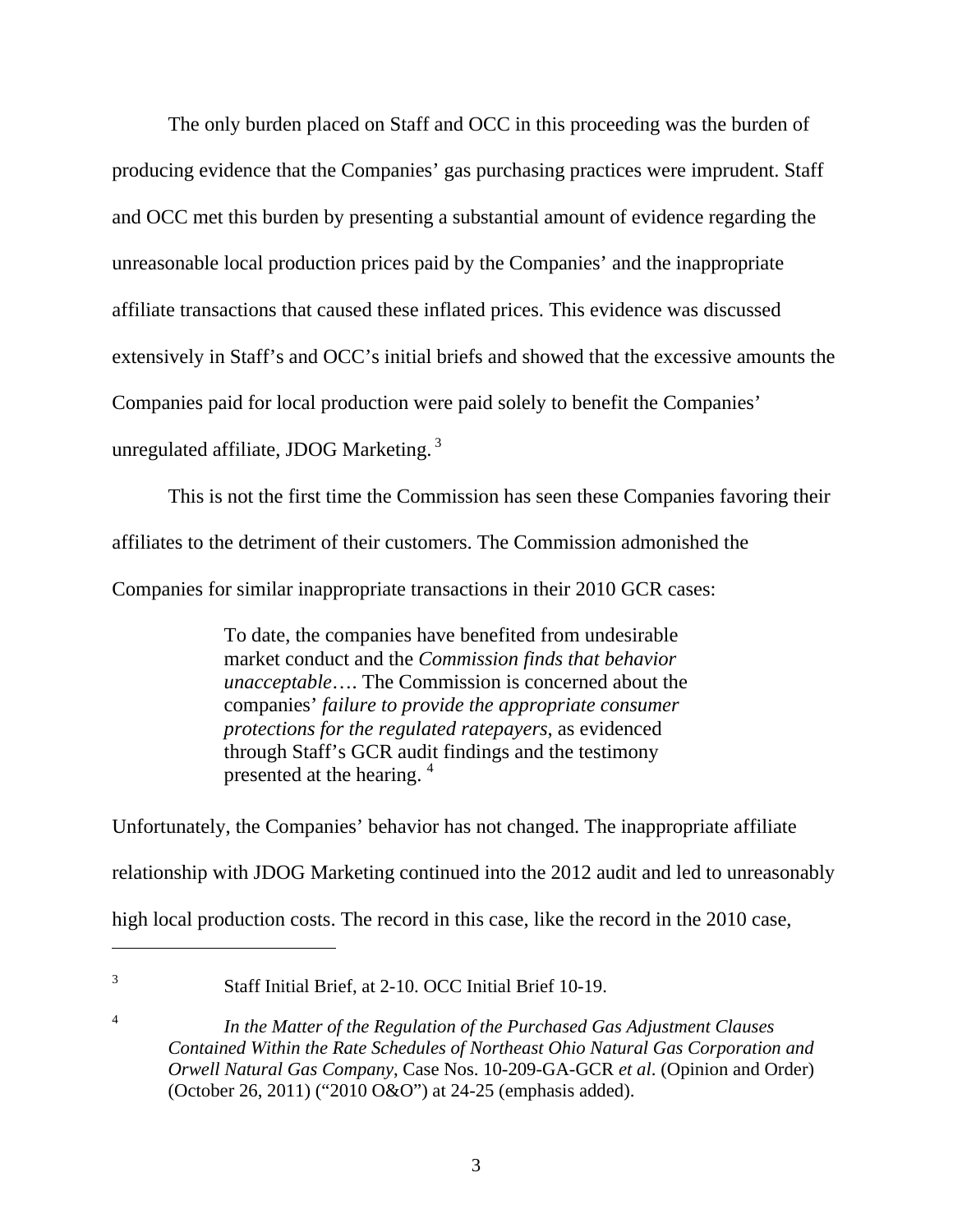highlights these continuing problems. This evidence is enough to overcome any presumption that the Companies' local production purchasing practices were reasonable.

# **II. The Companies failed to produce any credible evidence explaining why they paid unreasonably high prices for local production.**

 After Staff and OCC presented evidence of the Companies' imprudent gas purchasing practices, the Companies were obligated to rebut this evidence and prove their gas purchasing practices were reasonable. During the hearing, the Companies relied almost entirely upon a single witness, Dr. Overcast, to prove that their local production purchasing practices were reasonable and the prices the Companies paid for local production were justified.<sup>5</sup> This reliance upon Dr. Overcast continues in the Companies' initial brief.<sup>6</sup>

 The integrity of Dr. Overcast's analysis depends on the accuracy of Dr. Overcast's Schedule  $1.<sup>7</sup>$  Staff witness Sarver's testimony shows that Dr. Overcast's Schedule 1 is filled with errors.<sup>8</sup> Because the Companies *never* challenged Mr. Sarver's testimony on this subject, it is safe to assume the Companies acknowledge these errors. When accounting for these inaccuracies, Schedule 1 proves Staff's point: the Companies paid

 5 Companies Ex. 5 (Direct Testimony of H. Edwin Overcast) (Overcast) at 11-14. Although a number of other witnesses for the Companies testified at the hearing, only Dr. Overcast specifically addressed the alleged reasonableness of the prices paid for local production.

<sup>6</sup> Companies Initial Brief at 16 -21.

<sup>7</sup> Companies Ex. 5 (Overcast), Schedule 1.

<sup>8</sup> Staff Ex. 2 (Sarver) at 23-24. Staff Initial Brief at 13.

<sup>4</sup>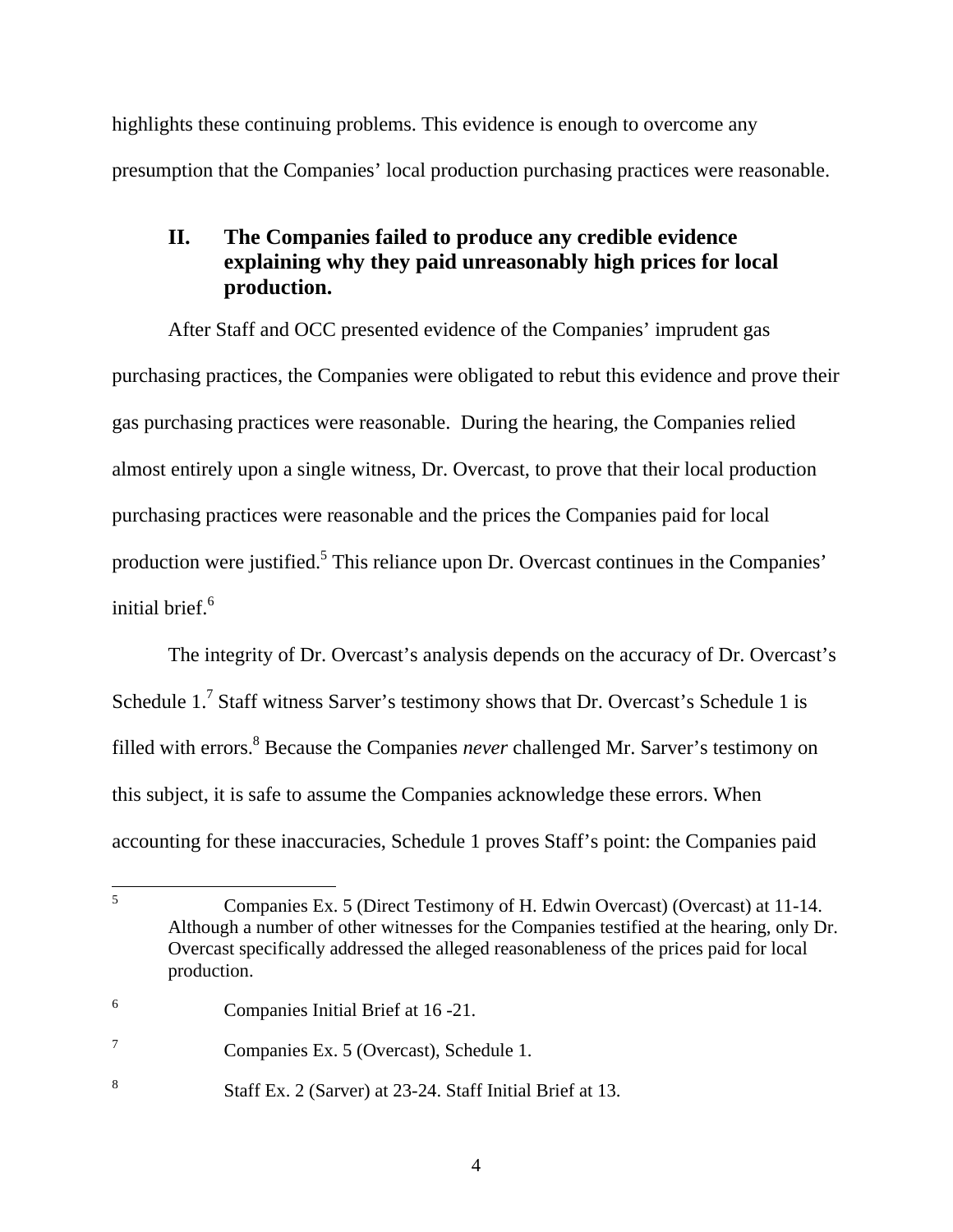more for local production than interstate gas, which made no economic sense.<sup>9</sup> The substantial errors in Dr. Overcast's Schedule 1debunks his theory regarding the reasonability of the Companies' local production purchasing practices.

 There are other serious flaws in Dr. Overcast's testimony, which the Companies simply reiterate in their initial brief. Dr. Overcast claims that the intrastate gas contracts between JDOG Marketing and the Companies are "full requirements" contracts.<sup>10</sup> Dr. Overcast is wrong. The local production agreements that the Companies had with JDOG Marketing were best efforts agreements, not full requirements contracts.<sup>11</sup> These best efforts agreements are interruptible, which makes these contracts *less* valuable, not more valuable as Dr. Overcast incorrectly claims.<sup>12</sup> There is no record support for Dr. Overcast's and the Companies' assertion that JDOG Marketing was providing "full requirements" services. As such, Dr. Overcast's "full requirements" theory is baseless and does not help explain the inflated premiums the Companies paid JDOG Marketing.

—<br>9

Staff Ex. 2 (Sarver) at 23-24. Staff Initial Brief at 13.

<sup>10</sup> Companies Initial Brief at 20. Companies Ex. 5 (Overcast) at 10-11.

<sup>11 2010</sup> Hearing, Staff Ex. 9 and 10 (Intrastate Gas Sales Agreements). These intrastate agreements applied to NEO and Orwell. Article 2 of the contract indicates that "Seller (JDOG Marketing) does hereby agree to sell to Buyer (either NEO or Orwell) *on a best efforts basis*"…" Staff Ex. 9 and 10 at pg. 1 (emphasis added). These agreements (referred to as "JOHND2008 – INTRASTATE sales LDC  $#1$ ") were in signed on July 1, 2008 and were in effect until February 23, 2011. OCC Ex. 12 (Direct Testimony of Gregory Slone) (Slone), Attachment 1.

<sup>&</sup>lt;sup>12</sup> Under these best efforts agreements, JDOG Marketing would not be required to deliver the requested amounts of gas if certain issues arose that prevented delivery, such as local producers being frozen off in the winter or system pressures preventing the producers from delivering gas. Commission-Ordered Ex. 1 (Staff Report) at 21.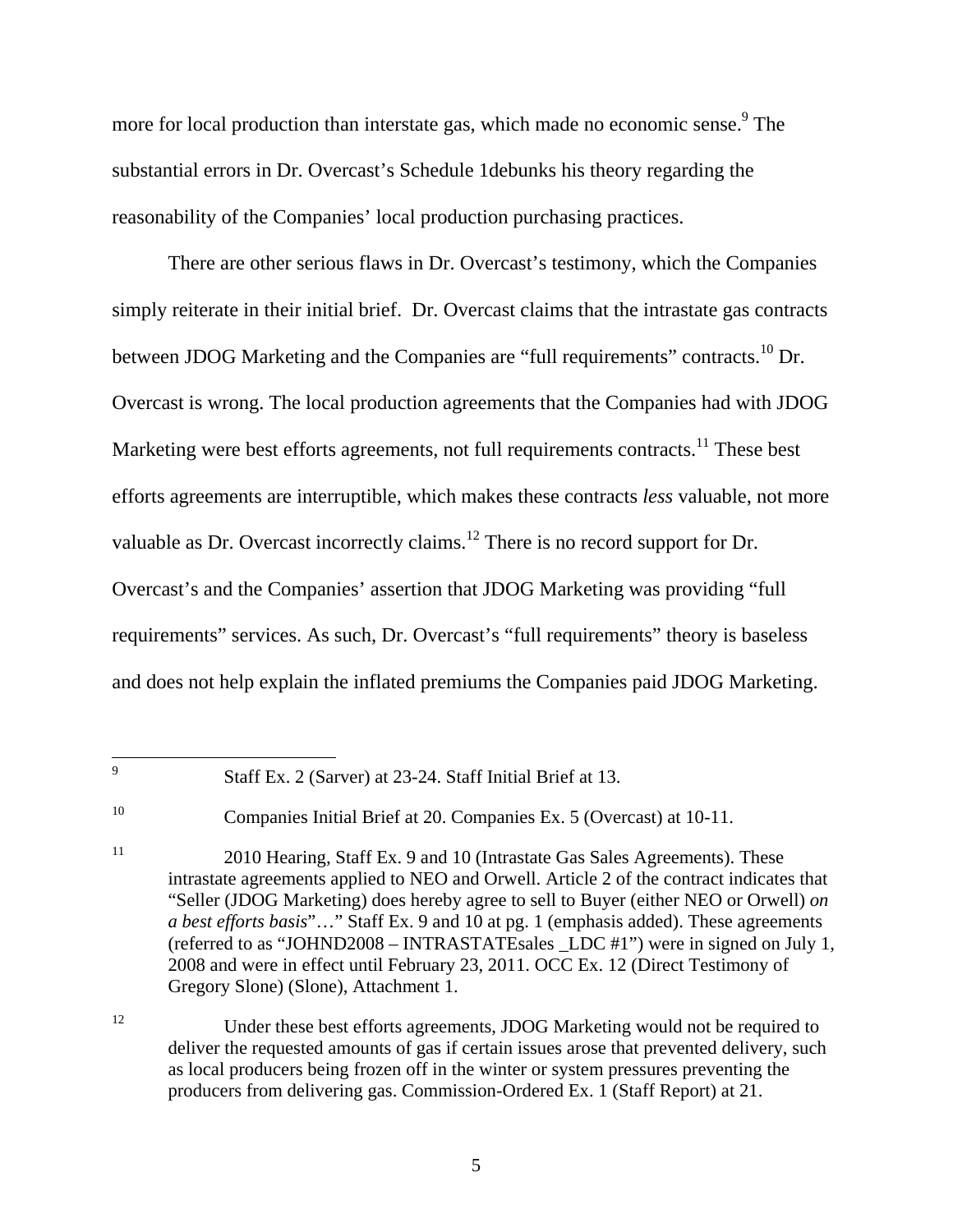Another shortcoming in Dr. Overcast's testimony is his false claim that Staff's alternative premium would not allow JDOG Marketing to cover its transportation costs on Cobra.13 The Companies parrot Dr. Overcast's erroneous statement in their initial brief. <sup>14</sup> Staff witness Sarver disproved Dr. Overcast's claim by showing that Staff's recommended premium would allow JDOG Marketing to recover all its costs and a reasonable amount of profit on the Cobra system.<sup>15</sup> The Companies never challenged Mr. Sarver's testimony on this subject during the hearing.

 Staff could point to more weaknesses in Dr. Overcast's testimony, but the above should suffice. These are enough to show that Dr. Overcast is not reliable and that his testimony does not further the Companies' case.

# **III. The Commission should either disallow all fees paid to JDOG Marketing for purchases of local production or adopt Staff's repricing of local production.**

**a. The Commission is free to disallow all of JDOG Marketing's local production fees because the Companies failed to prove that their local production purchases were reasonable and prudent.** 

 Because the Companies failed to prove their local production costs were reasonable, Staff made an adjustment to such costs. Instead of recommending a complete disallowance of all of JDOG Marketing's fees, Staff attempted to develop more reasonable local production prices, even though it was under no obligation to do so. The

<sup>13</sup> Companies Ex. 5 (Overcast) at 8.

<sup>14</sup> Companies Initial Brief at 27.

<sup>15</sup> Staff Ex. 2 (Sarver) at 22, Ex. RS-9, RS-10.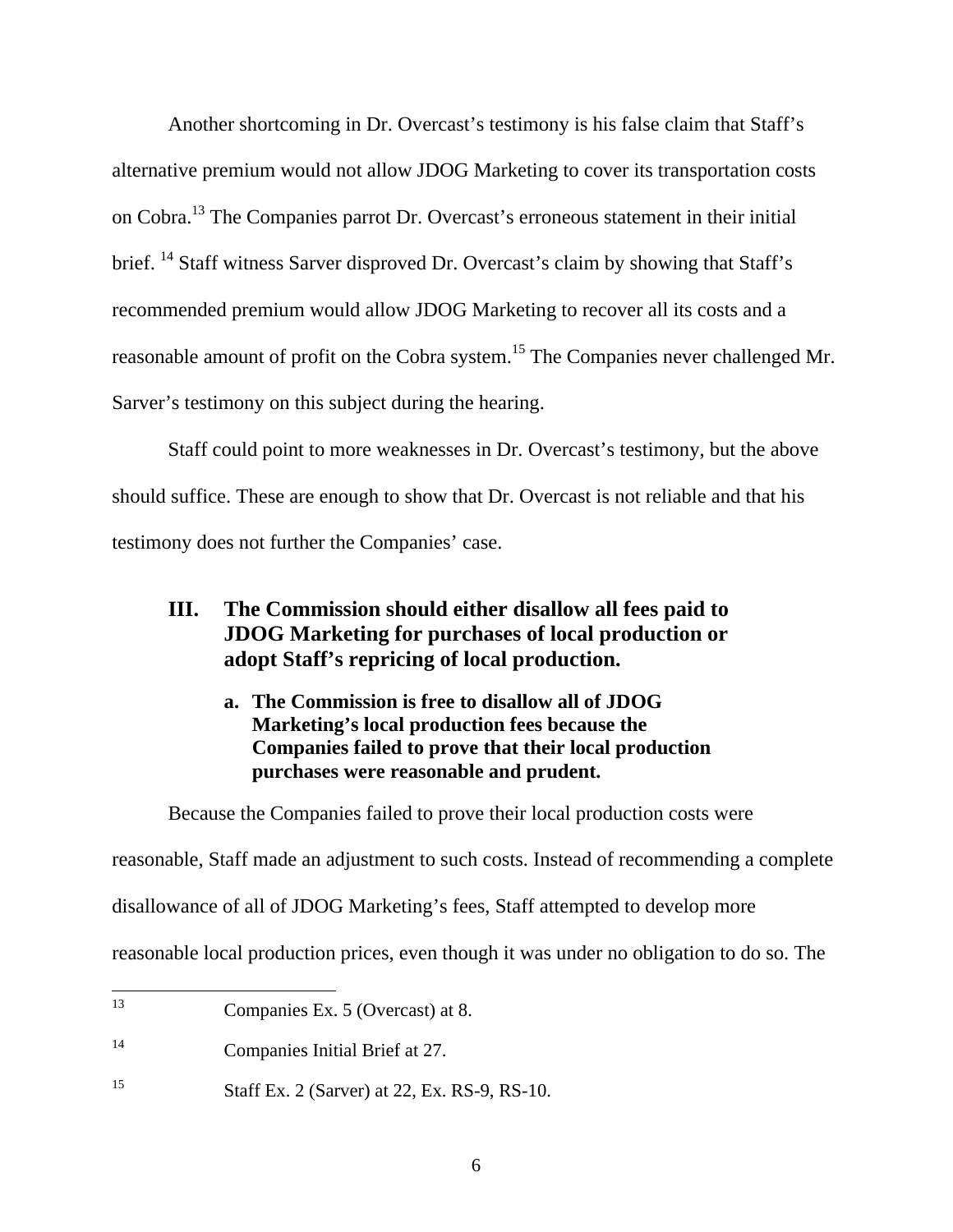Companies chose not to assist Staff in determining the most accurate alternative price by refusing to provide Staff with copies of all the local production contracts relevant to the 2012 audit period.<sup>16</sup> As such, Staff used the best information available to develop a reasonable alternative pricing methodology.

 Staff believes its alternative premiums are reasonable and supported by the record. If, however, the Commission decides not to adopt Staff's recommendation, the Commission should disallow all the marketer fees paid to JDOG Marketing related to the purchase of local production.

## **b. Staff's usage of NYMEX as a pricing point was reasonable.**

 The Companies question Staff's repricing methodology because Staff used NYMEX as a pricing point. The Companies claim that Staff's analysis was incorrect because "the gas sold to NEO and Orwell [was] not based on…customary NYMEX contract[s]."17 Staff, however, never claimed the Companies or JDOG Marketing used NYMEX futures contracts to purchase gas. Instead, Staff testified that the contracts between JDOG Marketing and local producers used NYMEX as an initial pricing point.<sup>18</sup>

17 Companies Initial Brief at 20.

 $16$ 16 Tr. 729-732; Commission-Ordered Ex. 1 (Staff Report) at 12. As Staff discussed in its initial brief, the Companies provided these contracts upon request in the 2010 GCR case. Staff's Initial Brief at 14. In this current case, however, the Companies were not willing to provide these contracts to Staff. *Id*.

<sup>18</sup> Staff Ex. 2 (Sarver) at 22. On cross-examination, Mr. Sarver the difference between and NYMEX futures contract and using a NYMEX as a pricing point in developing prices for local production gas: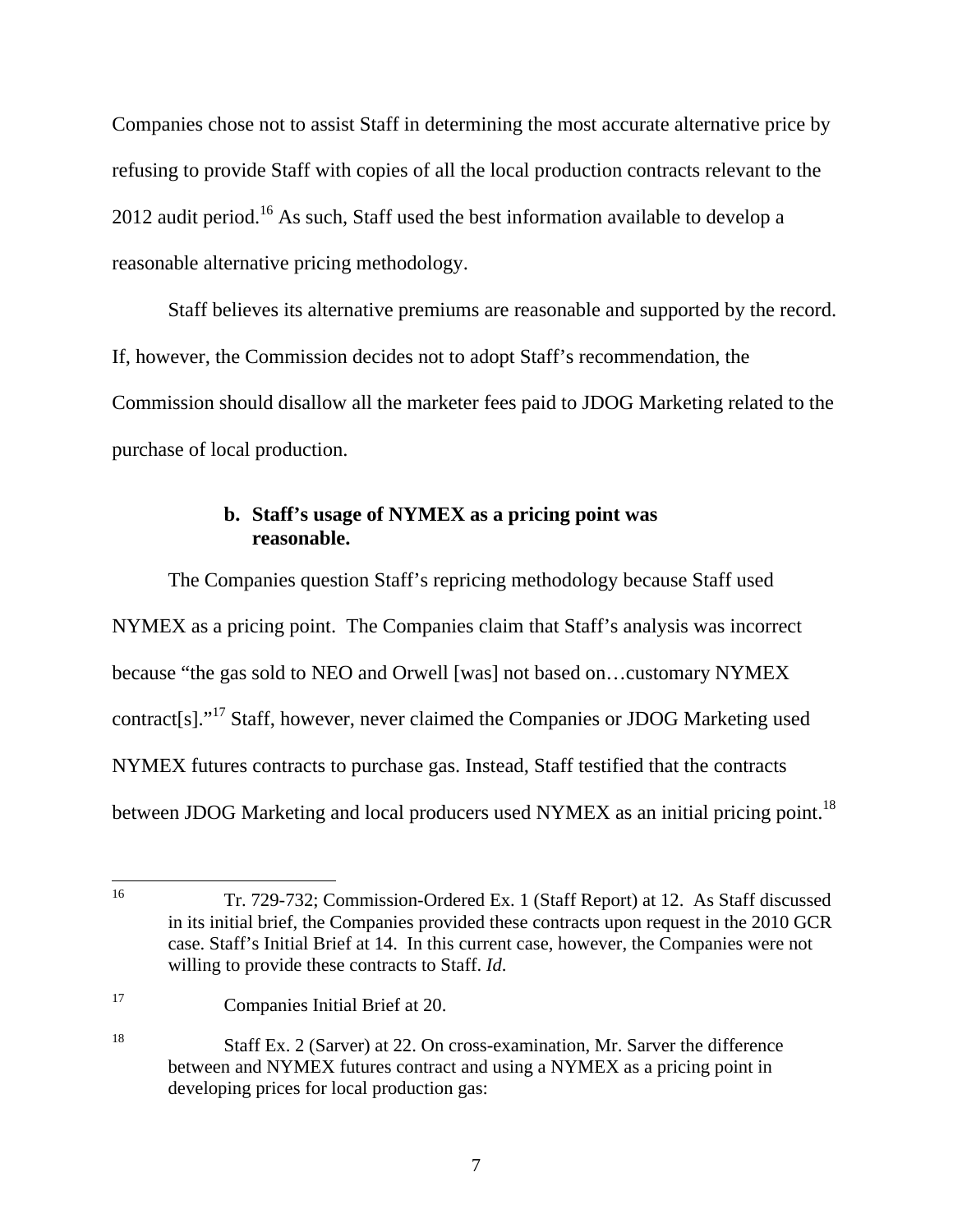These local production contracts were in effect during a portion of the 2012 audit period.19 Therefore, it was entirely reasonable for Staff to use NYMEX as a pricing point when developing alternative premium prices for local production. Further, Staff witness Sarver testified that most Ohio local producers use NYMEX as a pricing point.<sup>20</sup> The Companies failed to introduce any evidence to rebut Mr. Sarver's testimony.

 The Companies also claim that Staff "failed to consider basis differential" in its NYMEX based recommendation.<sup>21</sup> This is not true, either. "Basis differential" is typically defined as the difference between the Henry Hub spot price and the corresponding spot price for natural gas in another specified location.<sup>22</sup> The basis differential, which can be positive or negative, was incorporated into the terms of the local production contracts. Staff explained how this basis differential works in the Staff Report:

> NYMEX is a pricing point, an index, that if used strictly for what Mr. Overcast said it was, it would be a futures contract. But I know very few entities that use that to price their gas. A futures contract is to hedge their price so that they have a defined point at a point in time, but most local producers in the State of Ohio use NYMEX because it's readily available to them. Tr. 790.

- 19 Tr. 734-735.
- 20 Tr. 790.

 $\overline{a}$ 

21 Companies Initial Brief at 22.

<sup>22</sup> See definition of "basis differential" at http://mlpprotocol.com/mlp-general-info/. A more general definition is "the difference in the value of an underlying commodity between different physical locations and/or different points in time." See http://www.spragueenergy.com/pages/content.aspx?p=Natural%20Gas%20Marketwatch %20Glossary.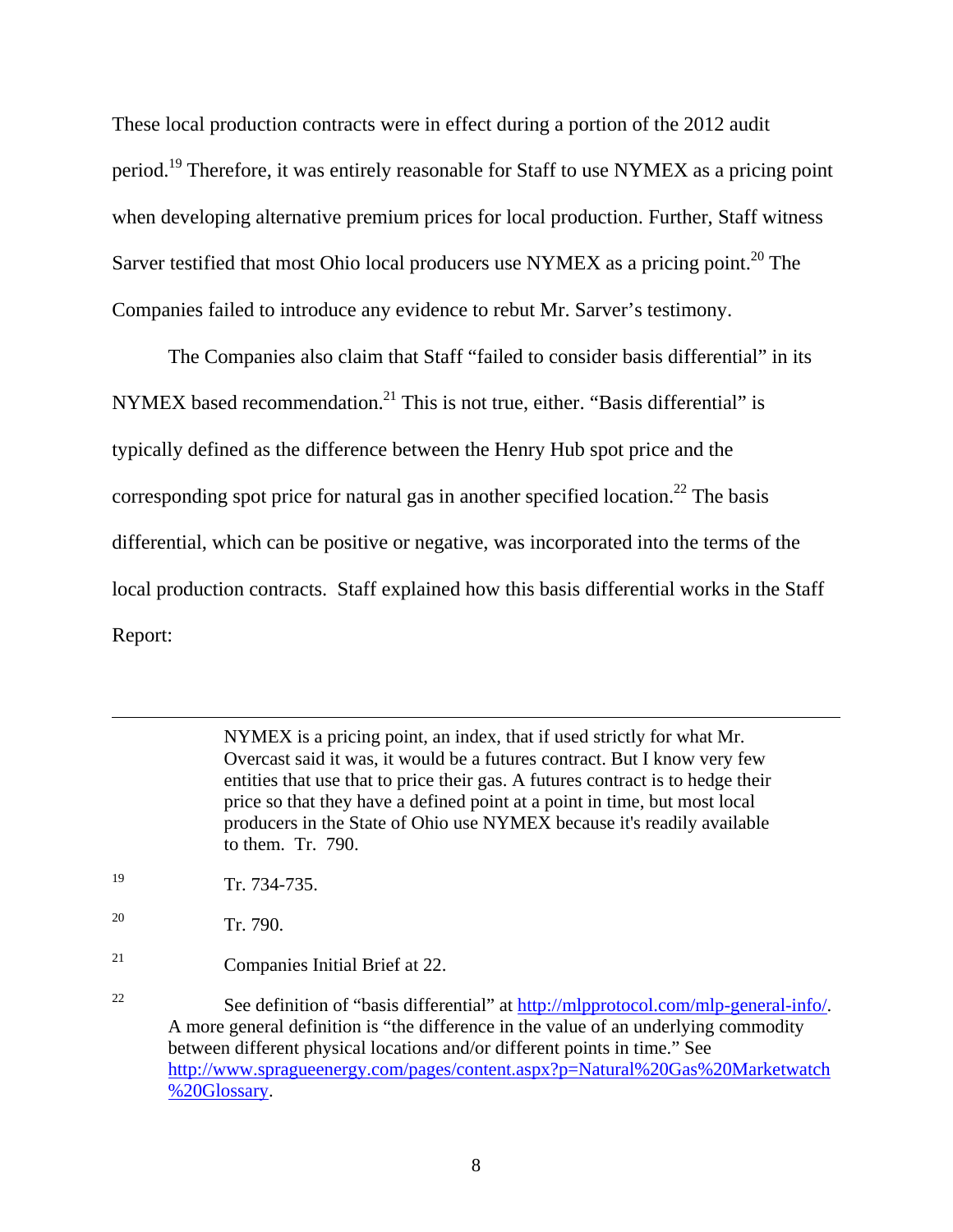In Staff'ss examination of all producer contracts and pricing sheets provided in the course of the 2010 cases, it appears that nearly all of the pricing was based on NYMEX. *The NYMEX prices were increased (adder), decreased (deduct) or flat (zero adder) depending on the producer's location.*23

 Basis differentials were part of the prices JDOG Marketing paid to local producers. As Mr. Sarver explained, Staff analyzed the prices JDOG Marketing paid local producers (which included the basis differentials) when determining reasonable alternative premium payments.<sup>24</sup> This disproves the Companies' claims that Staff "failed" to consider basis differential" in its analysis.

### **c. Staff's alternative premiums are reasonable and supported by the record.**

 In their initial brief, the Companies question the rationale behind Staff's alternative premiums.25 The Companies claim that Staff's alternative premium amount is "simply a guess."26 The record proves otherwise. During the hearing, Staff discussed the factors that it considered when developing its alternative premium amounts.

 $23$ Commission-Ordered Ex. 1 (Staff Report) at 14 (emphasis added).

<sup>24</sup> Tr. 725-726. Commission-Ordered Ex. 1 (Staff Report) at 14-15.

<sup>25</sup> Companies Initial Brief at 21-28.

<sup>&</sup>lt;sup>26</sup> *Id.* at 24. Although the Companies characterize Mr. Sarver's alternative premiums as guesswork, the record shows that Mr. Sarver is qualified to give an expert opinion regarding what constitutes reasonable local production prices and reasonable natural gas marketer fees. As an employee of the Commission, Mr. Saver has worked on GCR audits for over twenty years. Staff Ex. 2 (Sarver) at 1-2; Tr. 821. He has conducted hundreds of GCR audits over the years. Tr. 821. Moreover, the Companies never challenged Mr. Sarver's expertise during the hearing.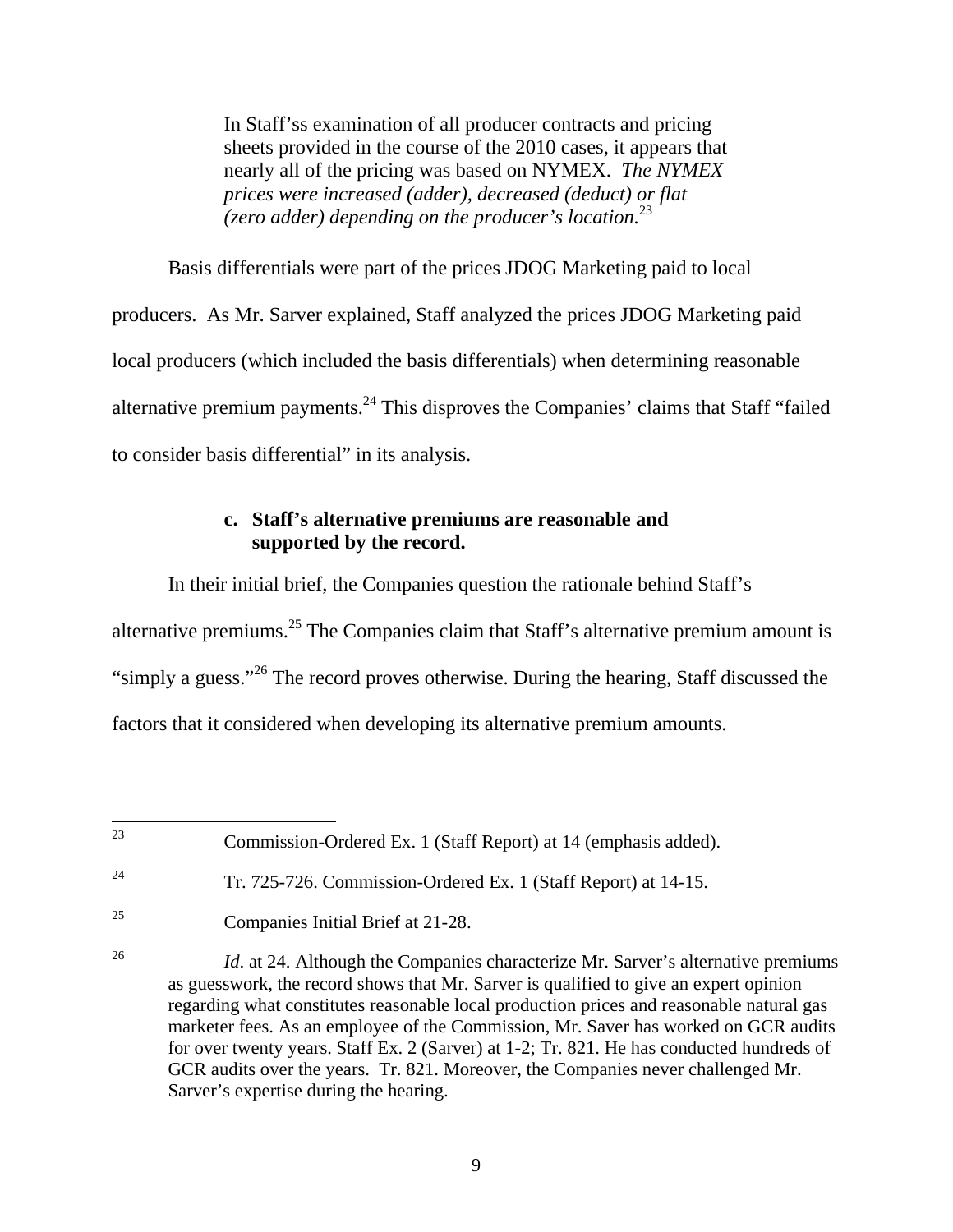Staff began its analysis by determining the costs that JDOG Marketing incurred to purchase and transport local production, including shrinkage.<sup>27</sup> Staff witness Sarver detailed how he determined these costs in his testimony.<sup>28</sup> After determining JDOG Marketing's actual costs of purchasing and transporting local production for the Companies, Staff determined a reasonable premium amount based upon (1) the level of services JDOG Marketing provided to the Companies and (2) what other marketers charged for providing comparable services. For NEO's system, Staff considered that JDOG Marketing allegedly provides some services, such as contracting with producers, performing daily nominations, and balancing delivery meters.29 For Orwell's system, Staff considered that almost all local production is delivered directly into Orwell's system and, thus, there is very little JDOG Marketing needed to do to deliver local production into Orwell's system.30

 After considering the alleged services JDOG Marketing provided on each system, Staff compared the premiums paid to JDOG Marketing with the premiums other marketers supplying gas on the Companies' systems were paid. Staff examined the "third party marketer premiums" of various marketers, such as Constellation Energy, Shell, BP

 $27$ 

Staff Ex. 2 (Sarver) at  $19-20$ .

<sup>28</sup> Staff Ex. 2 (Sarver), Exs. RS-7, RS-8.

<sup>&</sup>lt;sup>29</sup> 2010 Hearing, (Direct Testimony of Marty K. Whelan) at 10-11. 2010 Hearing, (Rebuttal Testimony of Marty K. Whelan at) at 3-4.

<sup>30 2010</sup> Hearing, (Direct Testimony of Michael S. Zappitello) at 3.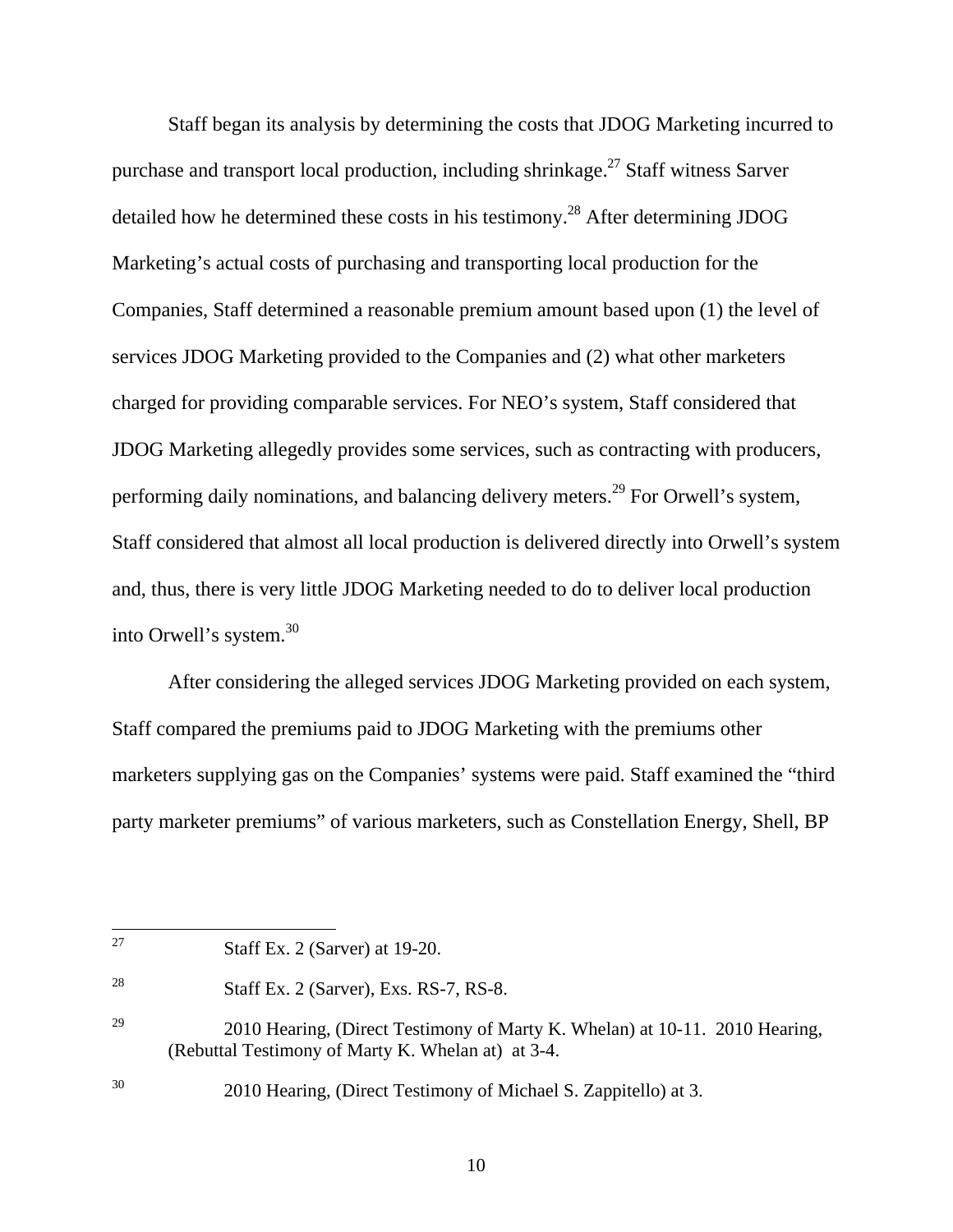and Sequent Energy.<sup>31</sup> Staff used the premium amounts charged by these marketers when developing its alternative premium prices. This analysis allowed Staff to determine reasonable prices that would both compensate JDOG Marketing for its costs and provide a reasonable premium.<sup>32</sup> Staff witness Sarver explained why he believed this was a reasonable alterative price in his testimony.<sup>33</sup> The only evidence the Companies presented to counter Mr. Sarver's alternative premiums was Dr. Overcast's testimony. However, as already discussed, Dr. Overcast's testimony is completely unreliable. As such, the record supports Staff's repricing methodology.

# **IV. Staff's review of matters outside of the audit period was reasonable, appropriate, and consistent with the Commission's orders.**

 The audits of Northeast Ohio Natural Gas (NEO) and Orwell Natural Gas ("Companies") have become drawn out. Even though the 2010 Audit periods ended on February 28, 2010 and June 30, 2010 for NEO and Orwell, respectively, this Commission's Opinion and Order was not issued in that case until October 26, 2011, more than a year into the current audit period. And a final decision was not issued until January 23, 2012, almost a full two years after the end of NEO's 2010 Audit period. In no small measure, this has been because of the Companies' own (in)actions.

 $31$ 31 Commission-Ordered Ex. 1 (Staff Report) at 12-13.

 $32$  Staff Ex. 2 (Sarver), Exs. RS-7, RS-8.

<sup>33</sup> Staff Ex. 2 (Sarver) at 20-21.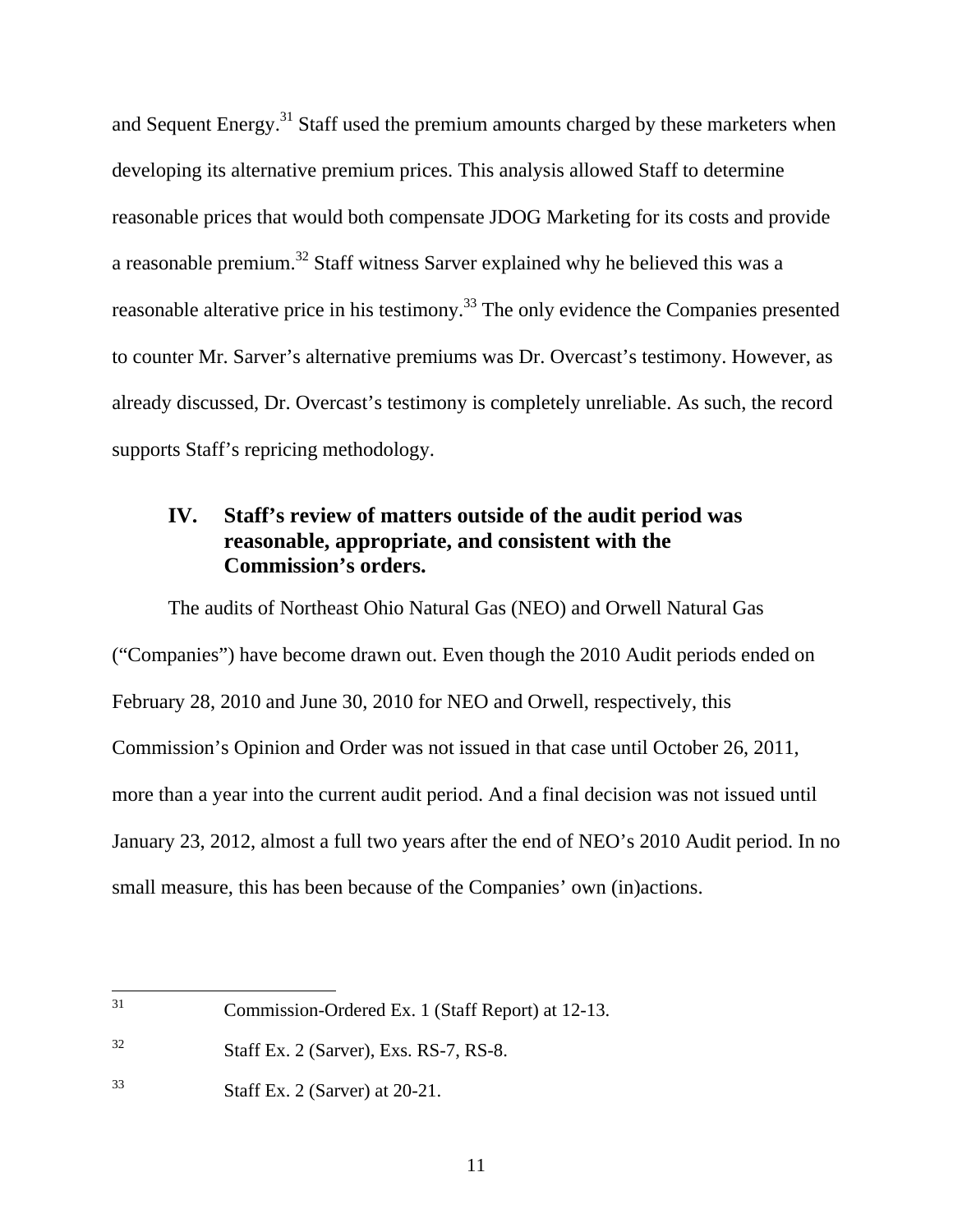The Companies argue that it is "highly unjust and prejudicial" to hold them to a "higher standard"<sup>34</sup> since the "audit period for Northeast had already ended when the October 23, 2011 [*sic*] Commission Order was issued in the prior audit."<sup>35</sup> But the delay in the 2010 case was due, in no small part, to difficulties that Staff experienced in obtaining information from the Companies.36

Ongoing difficulties during this audit compelled Staff to request a delay of the audit report filing deadline.<sup>37</sup> Following a change of counsel, the Companies requested, and obtained, a further delay.<sup>38</sup> A request for yet another continuance<sup>39</sup> was denied.<sup>40</sup> These delays, among other reasons,  $41$  enabled Staff to, and necessitated that it, examine matters outside of the audit period.

Nor should the Companies be heard to complain. During the hearing of the previous GCR case for these Companies, the Companies introduced contracts entered

 $34$ Staff submits that the same standard, and not any "higher" standard, should be applied. To the extent that the Commission has already found that the Companies benefitted from undesirable and unacceptable market conduct during the 2010 Audit period, the same conclusion must necessarily apply to its conduct during the current audit period. 2010 O&O at 24.

<sup>35</sup> Companies Initial Brief at 15.

<sup>36 2010</sup> O&O at 9-10.

<sup>37</sup> Motion for Extension Submitted on Behalf of the Staff of the Public Utilities Commission of Ohio (Jan. 18, 2013).

<sup>38</sup> Expedited Motion for Extension of the Procedural Schedule (Apr. 26, 2013).

<sup>39</sup> Expedited Motion for Extension of the Procedural Schedule (Jun. 12, 2013).

<sup>40</sup> Entry (Jun. 13, 2013).

<sup>41</sup> As Staff witness Sarver explained, and the Companies noted on brief, one of the reasons was to sync the Orwell and NEO audit periods. Companies Initial Brief at 14.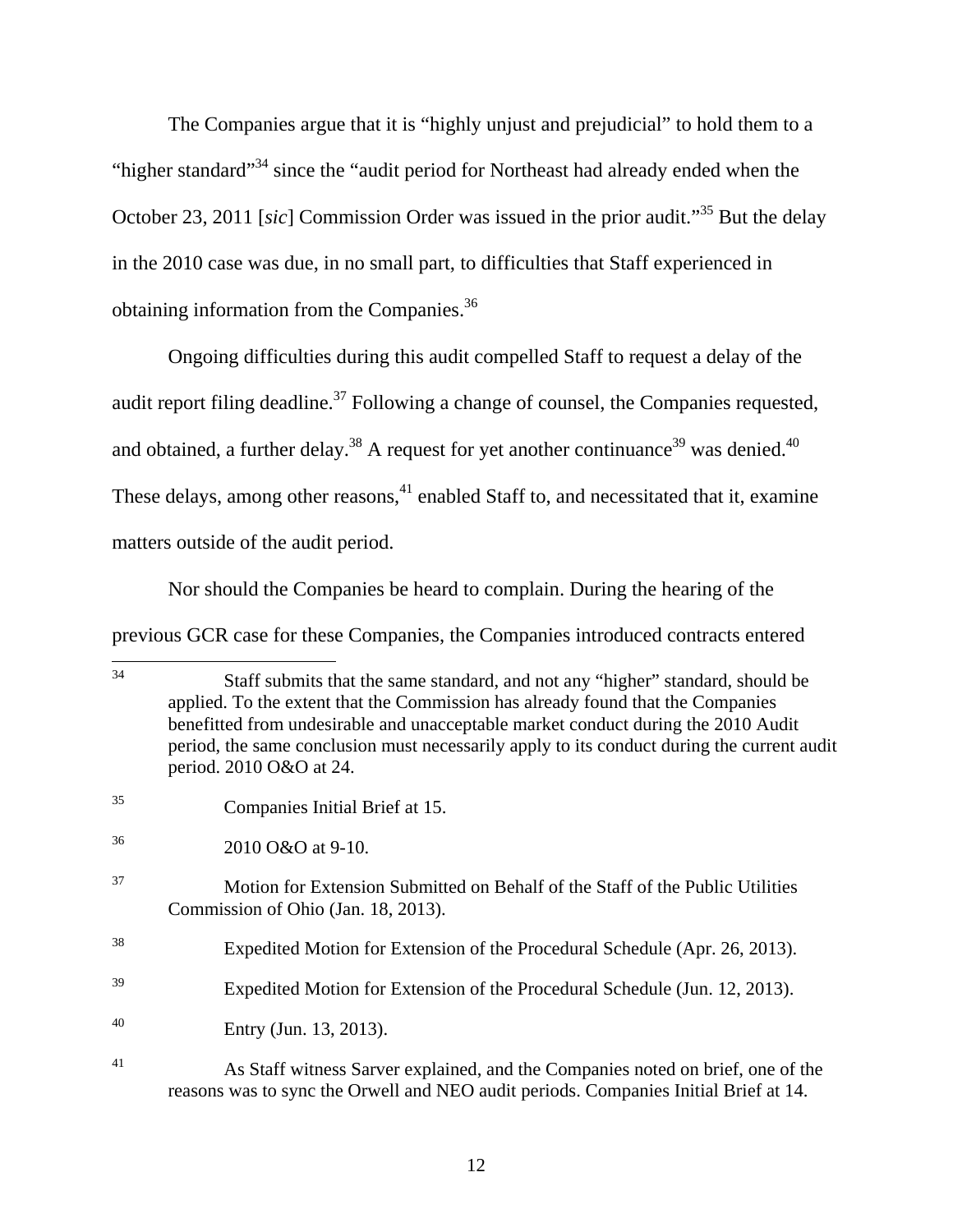into outside of the audit period in order to demonstrate "remedial steps the company has taken with respect to its contract administration policies and procedures."<sup>42</sup> The bench there allowed that evidence and testimony into the record on grounds that it was relevant to some of the recommendations made by staff."43 Indeed, even in this case, the Companies never objected to or moved to strike any evidence or testimony offered on the basis that it was outside of the audit period.

Subsequent to the 2010 GCR hearing, the parties entered into a stipulation. The stipulation provided in part that the Companies would issue a request for proposals for management of their interstate transportation and storage capacity assets, and procurement of gas requirements in both the local and interstate markets.44 The Companies agreed that purchases from the related marketing entity John D. Oil and Gas Marketing would be subject to Staff review in future GCR proceedings, without limitation.

While the Commission approved that stipulation, it directed that the Companies:

must ensure that the RFP process and selection criteria provide for an arms-length relationship with their affiliated companies, and result in the selection of a successful bidder that is in the best interest of the utility ratepayers. Accordingly, the Commission directs Staff, *in the next audit* 

 $42$ 42 2010 Hearing, Tr. IV at 669. The record in this case highlighted how ineffectual those remediation efforts were. The most glaring example is the affiliated service company's "verification" of inappropriate processing charges from the affiliated pipeline. The fact that Thomas Smith was president of both the hen and the watchdog reinforces Staff's concerns about self-dealing with the fox.

<sup>43</sup> *Id*. at 670.

<sup>44 2010</sup> Stipulation and Recommendation (Aug. 18, 2011) at 7.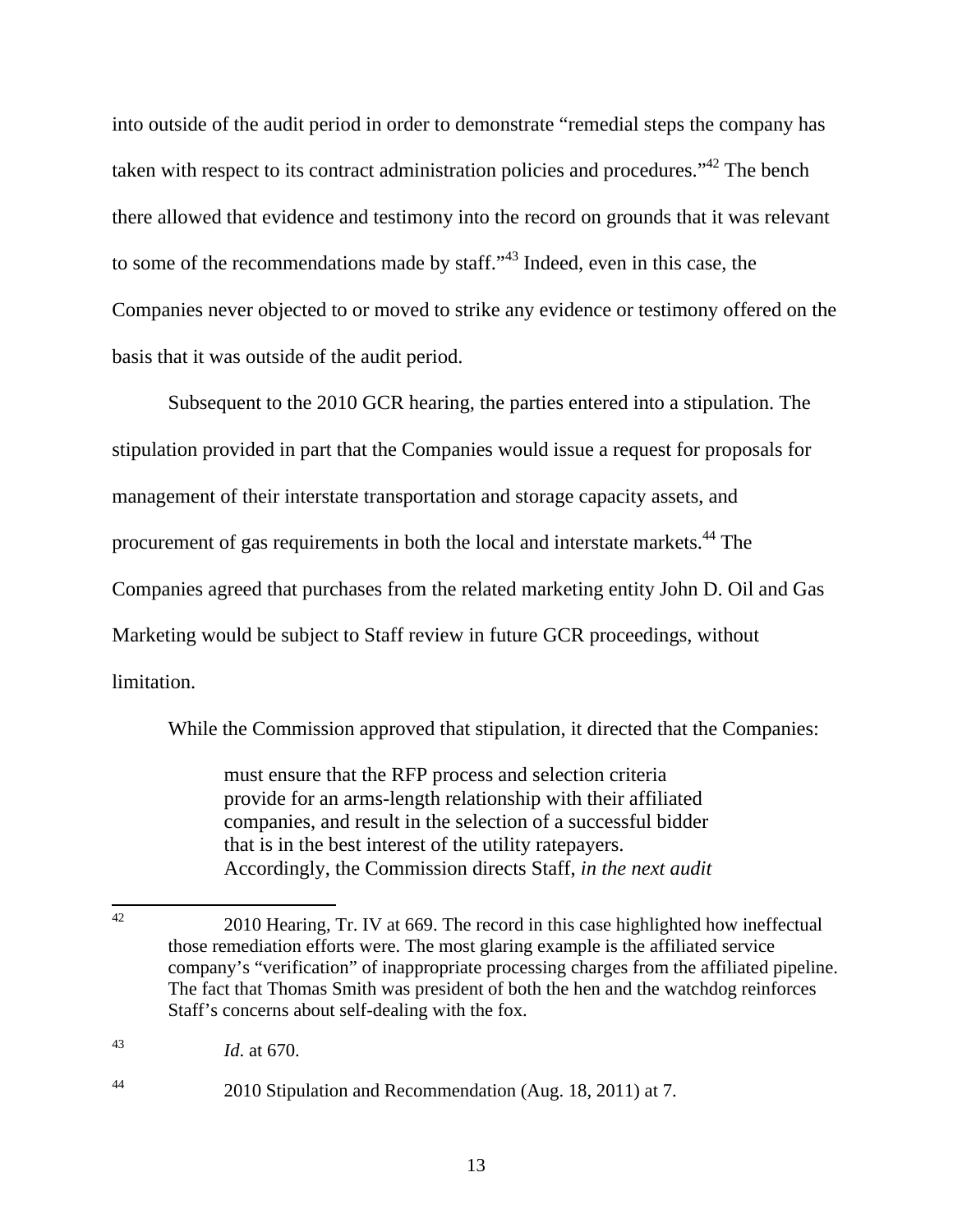*of these companies*, to review the RFP and selection processes implemented by Northeast and Orwell as a result of this order to ensure that the companies are responding to our concerns herein appropriately.<sup>45</sup>

The Commission also specifically ordered Staff to review the compliance of Northeast and Orwell with the stipulation and the terms of its Opinion and Order *in this audit proceeding*. 46

Staff readily concedes that its investigation went beyond the defined audit period, and that its recommendations are based on the totality of its inquiries. To the extent that the Commission determines that any of the financial adjustments recommended by Staff (or OCC) are not appropriate, adjustments should be limited to the audit period as identified in the Commission's January 23, 2012 Entry.

Staff notes, however, that that Entry initiates financial audits "for the GCR rates effective" for the specified periods.<sup>47</sup> But the Commission further directed the Staff to conduct its audit "[t]o identify and review the purchasing policies employed by the company in its procurement of gas supplies<sup>"48</sup> without restricting that review to the audit period.

- 47 Entry (Jan. 23, 2012) at 2.
- 48 *Id*.

<sup>45</sup> 2010 O&O at 24.

<sup>46</sup> *Id*. at 26.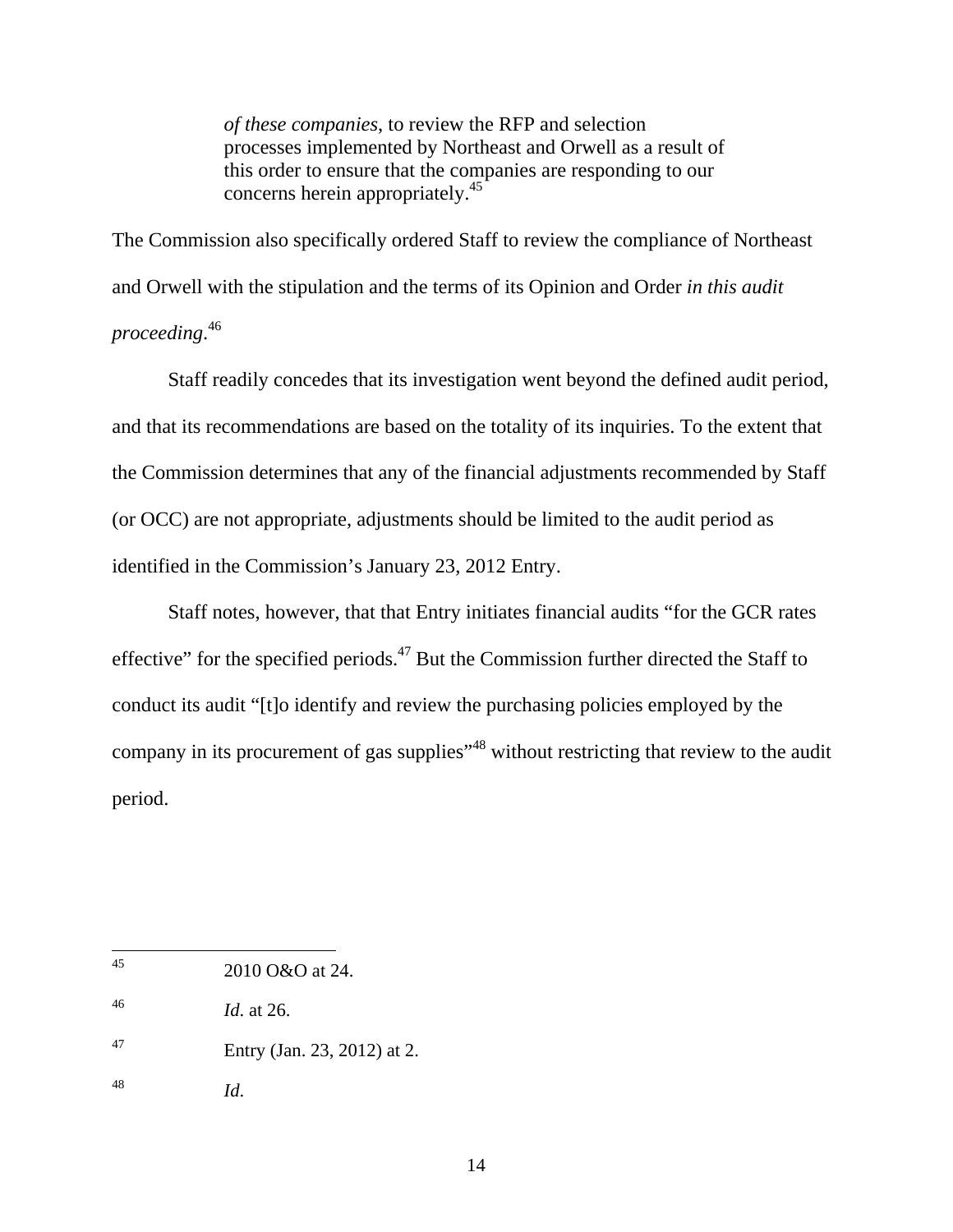In addition, the Companies fail to recognize Staff's statutory authority to examine all books, contracts, records, documents and papers of any public utility at any time.<sup>49</sup> This authority exists permits general efficiency, allowing Staff to examine issues it has identified as far forward as possible. This more fully apprises the Commission of issues, and potential issues, and problems and allows them to be addressed and resolved without compounding negative effects.

The Staff's expanded investigation in this case is sensible. In the 2010 case, the Commission found that the Companies had benefitted from undesirable market conduct, and that that behavior was unacceptable.<sup>50</sup> As a result, the Commission directed its Staff "to monitor closely the actions of the Companies to ensure that the Companies are in compliance with the rules and regulations, as well as stipulation in this case.<sup> $51$ </sup> Staff respectfully submits that this is precisely what it did in this case.

The Companies urge the Commission to limit its review of the audit period to the timeframe set forth in the January 23, 2011 Entry.<sup>52</sup> Neither statute nor rule so limits the Commission's authority, and the Commission should not be persuaded. Staff agrees that the Commission should only order financial adjustments to rates effective during the prescribed audit period. But the Companies should not be permitted to continue conduct that the Commission has already deemed unacceptable.

<sup>49</sup> 49 Ohio Rev. Code §4903.03.

<sup>50 2010</sup> O&O at 24.

<sup>51</sup> *Id*. at 25.

<sup>52</sup> Companies Initial Brief at 16.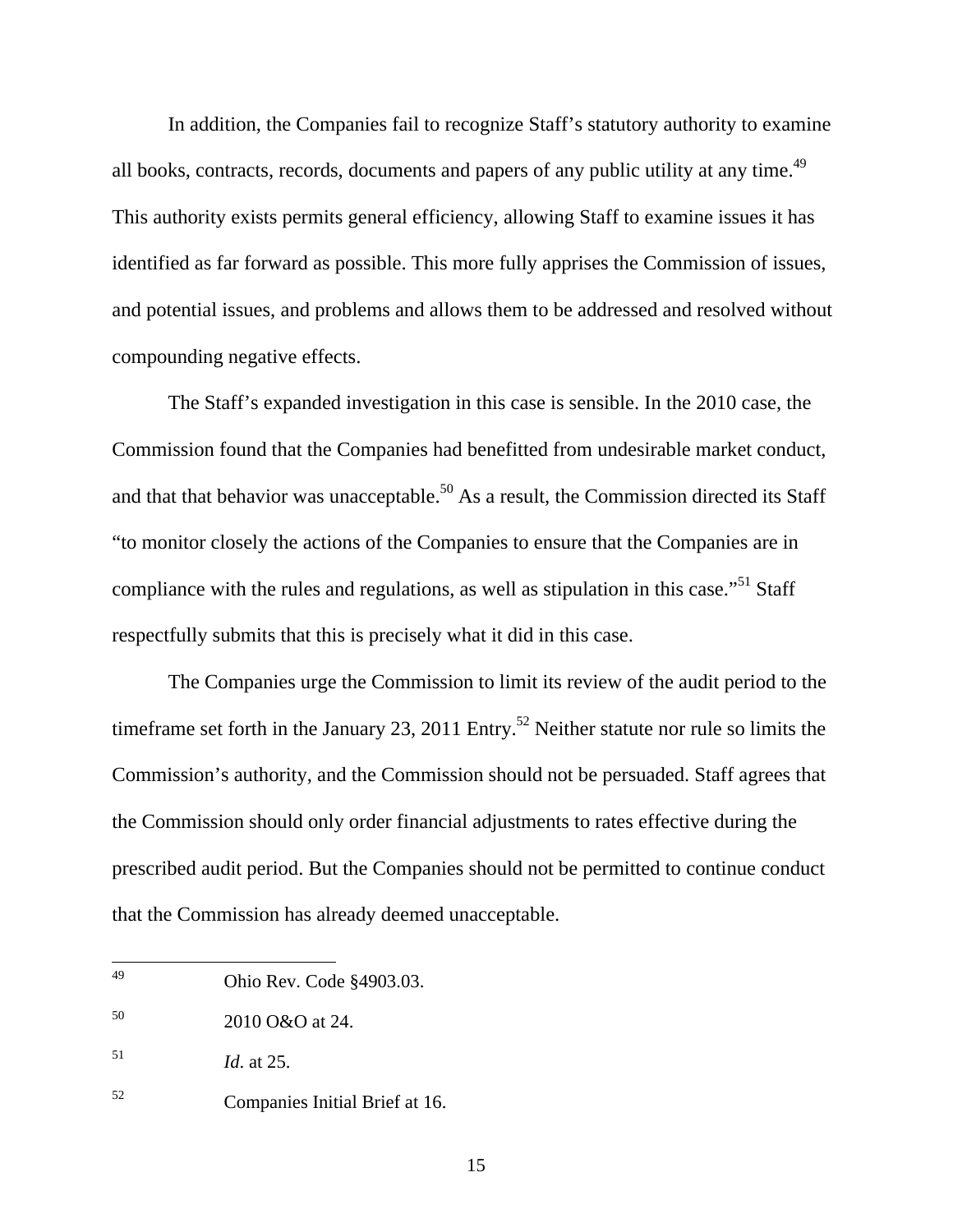The RFP process highlights the need for this review. The Companies argue that, "[s]imply put, the RFP was not issued in the Audit Period. The results of the RFP have no bearing on the gas cost recovery rate analyzed in the current audit."<sup>53</sup> They seek to evade review on the basis that the RFP was not issued in the audit period, and that it would be inappropriate and premature to examine results that had no impact on rates effective during the 2012 Audit period.

The RFP could have been issued within the biannual audit period commonly adopted by the Commission. Although they claim that the timetable could not be met through "no fault of any party,"54 it was the Companies alone that delayed in issuing an RFP for nearly 14 months after they had agreed to do so.

But the fact that the contract awarded as a result of the RFP did not impact the rates effective during the audit period does not make it inappropriate to review either the process, or the results of that process, in this case. Indeed, the Commission *specifically directed* the Staff to review the RFP and selection processes *in this audit proceeding* in order to ensure that the Companies were responding appropriately to the Commission's stated concerns.<sup>55</sup>

<sup>53</sup> 53 Companies Initial Brief at 33.

<sup>54</sup> *Id*. at 36.

<sup>55 2010</sup> O&O at 24.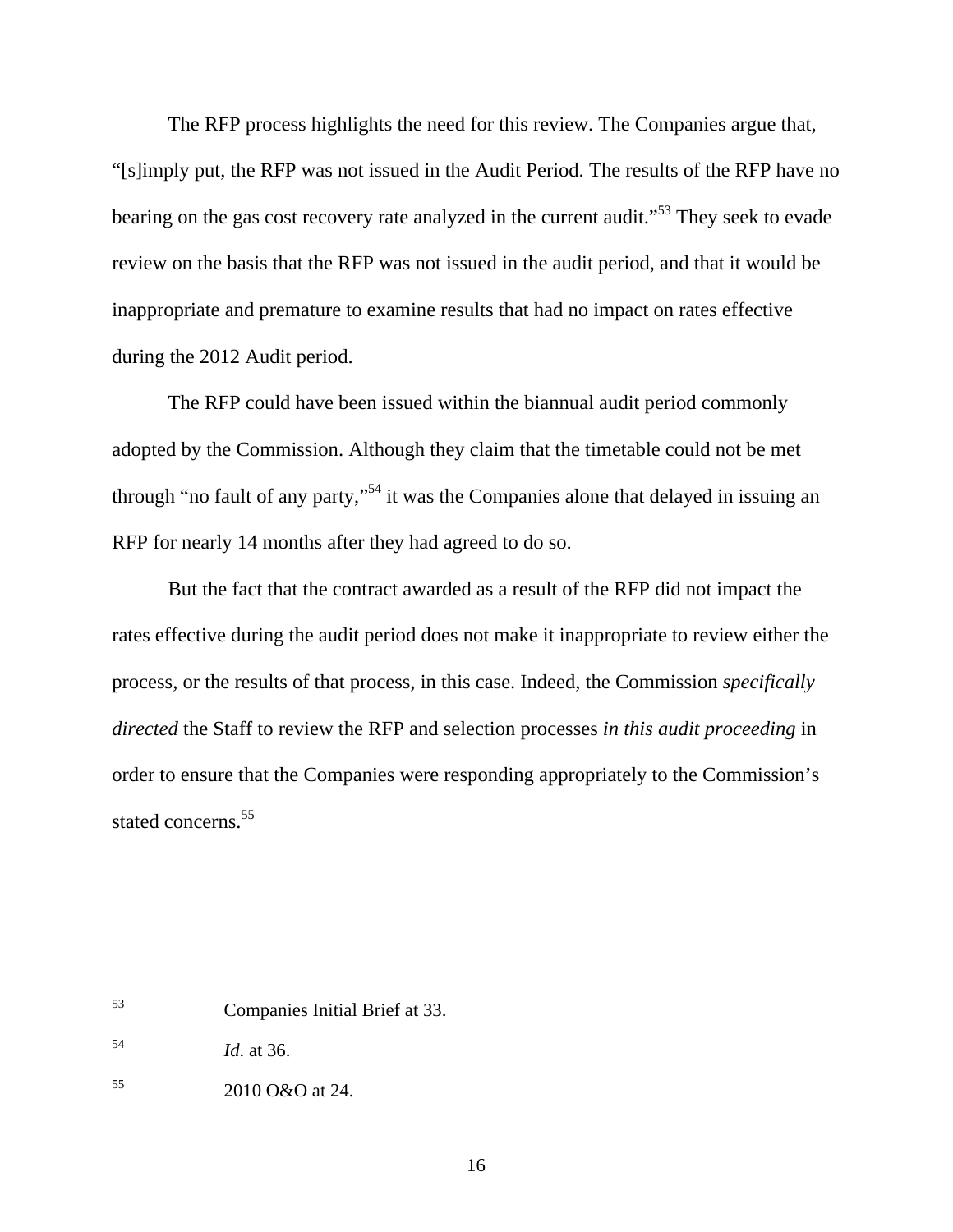#### **CONCLUSION**

 The Companies, of course, bear the burden of proving that their gas cost recovery rates were fair, just, and reasonable and that its gas purchasing practices and policies promote minimum prices consistent with an adequate supply of gas.<sup>56</sup> The Companies have failed to meet this burden.

 For the foregoing reasons, the Commission should adopt Staff's recommended adjustments. In addition, the Commission should, at a minimum, open an investigation into these companies, and their affiliated regulated pipeline and distribution companies, and order full management and forensic audits.

Respectfully submitted,

**Michael DeWine**  Ohio Attorney General

**William L. Wright**  Section Chief /s/ Werner L. Margard III

**Werner L. Margard III Devin D. Parram**  Assistant Attorneys General Public Utilities Section 180 East Broad Street,  $6^{th}$  Fl Columbus, OH 43215-3793 (614) 466-4397 (phone) (614) 644-8764 (fax) werner.margard@ puc.state.oh.us devin.parram@puc.state.oh.us

**Counsel for the Staff of The Public Utilities Commission of Ohio** 

56 Ohio Adm. Code 4901:1-14-08(B).

17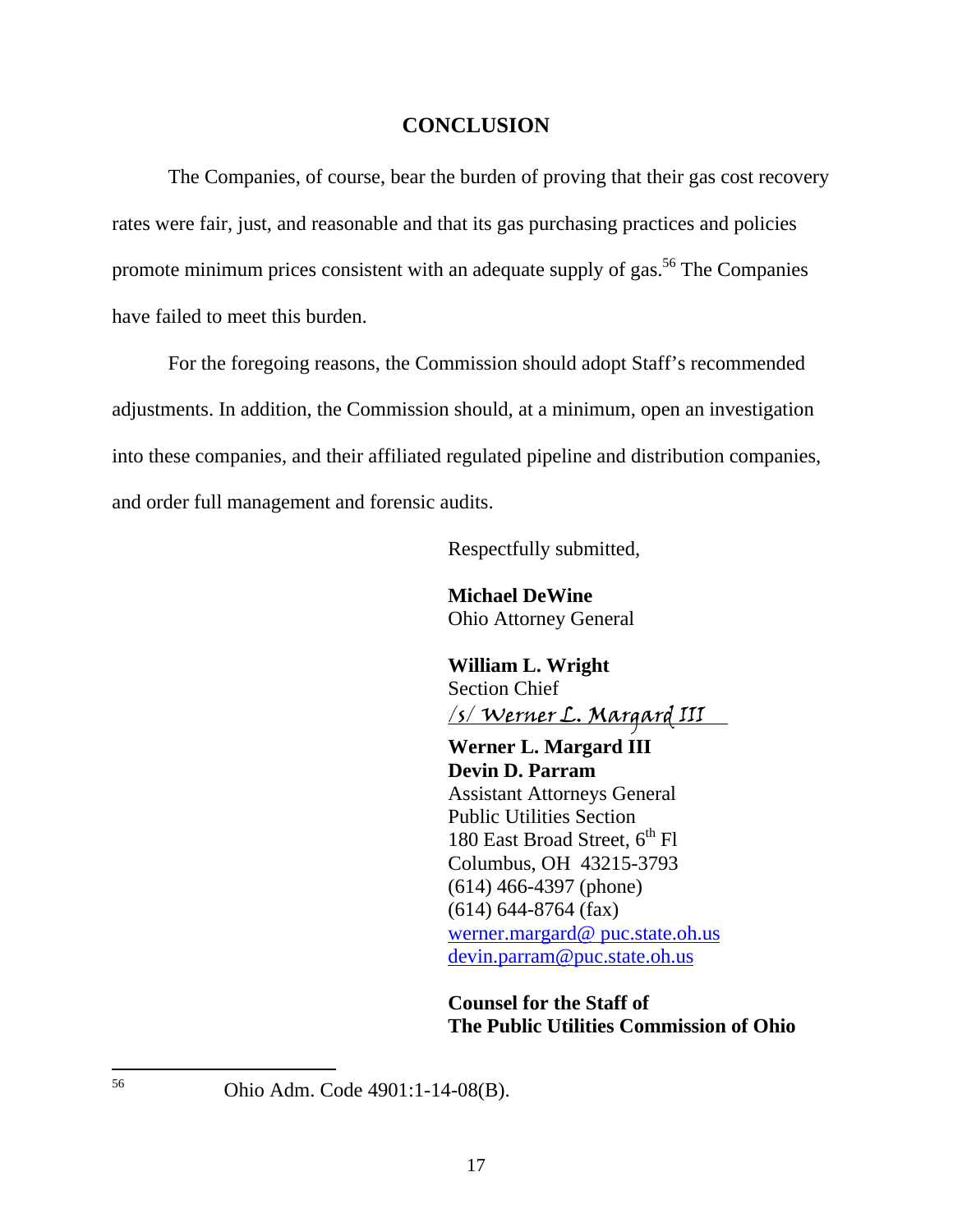## **PROOF OF SERVICE**

 I hereby certify that a true copy of the foregoing **Reply Brief**, submitted on behalf of the Staff of the Public Utilities Commission of Ohio, was served by via electronic mail upon the following parties of record, this  $30<sup>th</sup>$  day of August, 2013.

/s/ Werner L. Margard III

**Werner L. Margard III**  Assistant Attorney General

### **Parties of Record:**

Mark S. Yurick Zachary D. Kravitz Taft Stettinius & Hollister LLP 65 East State Street, Suite 1000 Columbus, Ohio 43215-4213 myurick@taftlaw.com zkravitz@taftlaw.com

**Counsel for Northeast Ohio Natural Gas Corporation and Orwell Natural Gas Company**

Joseph P. Serio Office of the Ohio Consumers' Counsel 10 West Broad Street, Suite 1800 Columbus, Ohio 43215-3485 serio@occ.state.oh.us

**Counsel for the Office of the Ohio Consumers' Counsel**